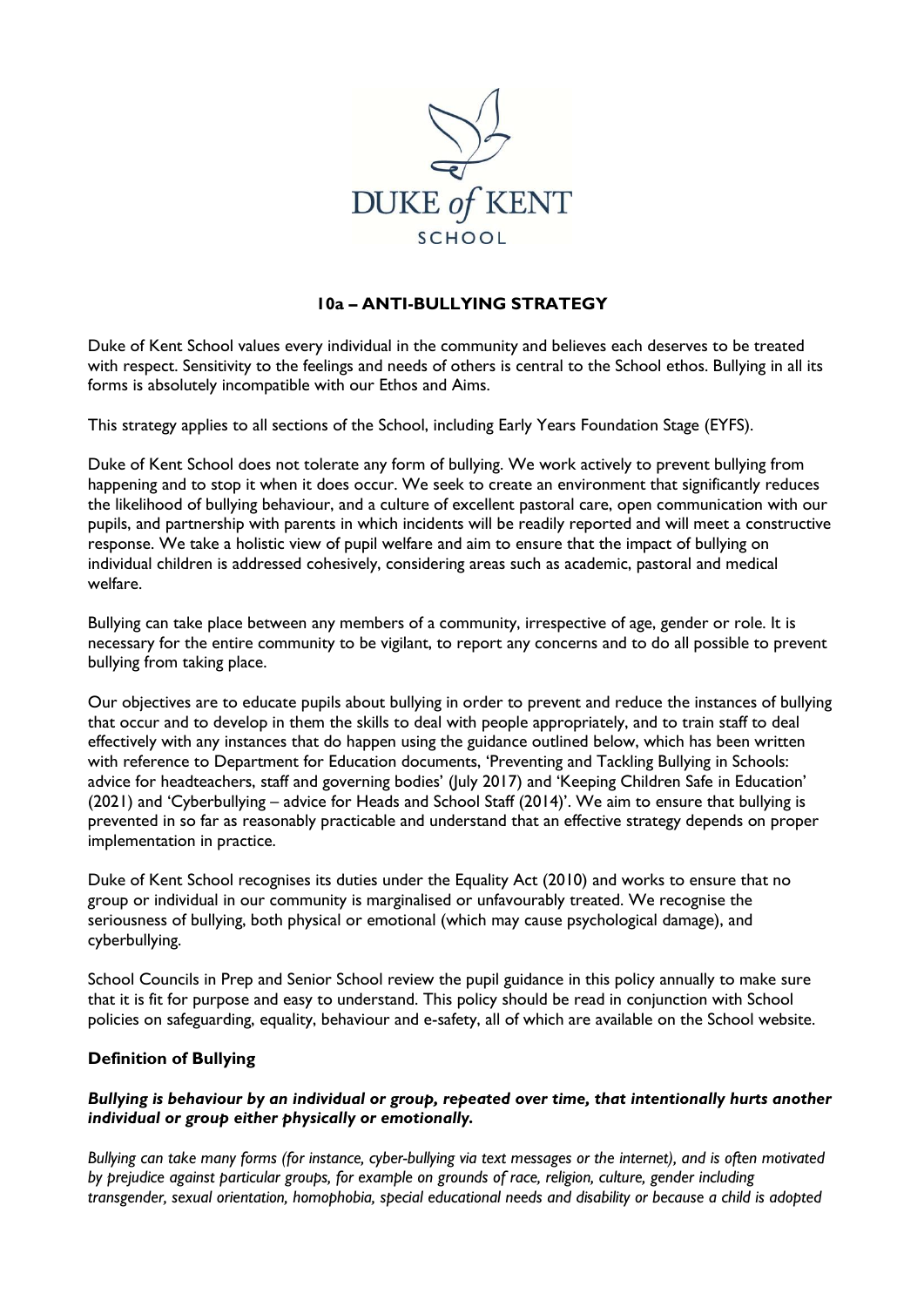*or has caring responsibilities. It might be motivated by actual differences between children, or perceived differences. Stopping violence and ensuring immediate physical safety is obviously a school's first priority but emotional bullying can be more damaging than physical.* 

*Many experts say that bullying involves an imbalance of power between the perpetrator and the victim. This could involve perpetrators of bullying having control over the relationship which makes it difficult for those they bully to defend themselves. The imbalance of power can manifest itself in several ways. It may be physical, psychological (knowing what upsets someone), derive from an intellectual imbalance, or by having access to the support of a group, or the capacity to socially isolate. It can result in the intimidation of a person or persons through the threat of violence or by isolating them either physically or online.* 

Cyber-bullying is covered by this policy: all members of the community need to be aware that bullying by electronic means will be regarded extremely seriously.

## **What is cyber-bullying?**

*Cyberbullying is using the internet, email, online games or any digital technology to threaten, tease, upset or humiliate someone else. (Childline 2016)* 

- The School will not tolerate cyber-bullying and pupils who cyber-bully, particularly when this is repeated or aggressive in nature, can expect to be suspended or expelled from School
- Cyber-bullying includes the use of technology to threaten, tease, upset or humiliate someone else
- Being a 'bystander' or passing on images or messages created by cyber-bullies could itself be defined as cyber-bullying
- Cyber-bullying can include sexting (sending naked or indecent images of yourself or others, or sending on such images if you receive them). Sexting is not acceptable and may result in serious sanctions and investigation by the Police.
- If investigation of an e-safety incident suggests that a pupil's misbehaviour may be criminal or pose a serious threat to a member of the public, the Head may contact the Police or other external agencies

If a parent or pupil has a concern or a question about

- how others are treating the pupil in the cyber-world
- how a friend or another pupil is being treated
- the pupil's own behaviour

this must be brought promptly to the attention of a teacher or parent so that help, support and advice can be provided. Duke of Kent School's Head of Safeguarding also serves as our e-safety Coordinator (Tom Southee). He will provide parents with advice on this area on request as well as providing pupils, staff and parents with regular (at least annual) and appropriate training on e-safety.

## **1. Preventing Bullying**

1.1 The School recognises the importance of regular training and opportunities for discussion for staff in the areas of preventing and tackling bullying. We also aim to create an ethos of good behaviour where our pupils treat one another and the school staff with respect because they know that this is the right way to behave.

1.2 Information about management and observation of specific pupils or combination of pupils is undertaken at Staff Briefings three times each week and termly INSET training days provide regular opportunities for discussion of the issues surrounding bullying and the dissemination of best practice in this area. If any member of staff requires support from the Leadership Team, or feels the need to consult external expertise, the Deputy Head, Felix Macdonald, can provide advice and guidance.

1.3 All staff contribute to the creation of an anti-bullying culture in the School. It is often possible for unkind behaviour to be stopped at an early stage by a clear verbal reminder of behaviour expectations from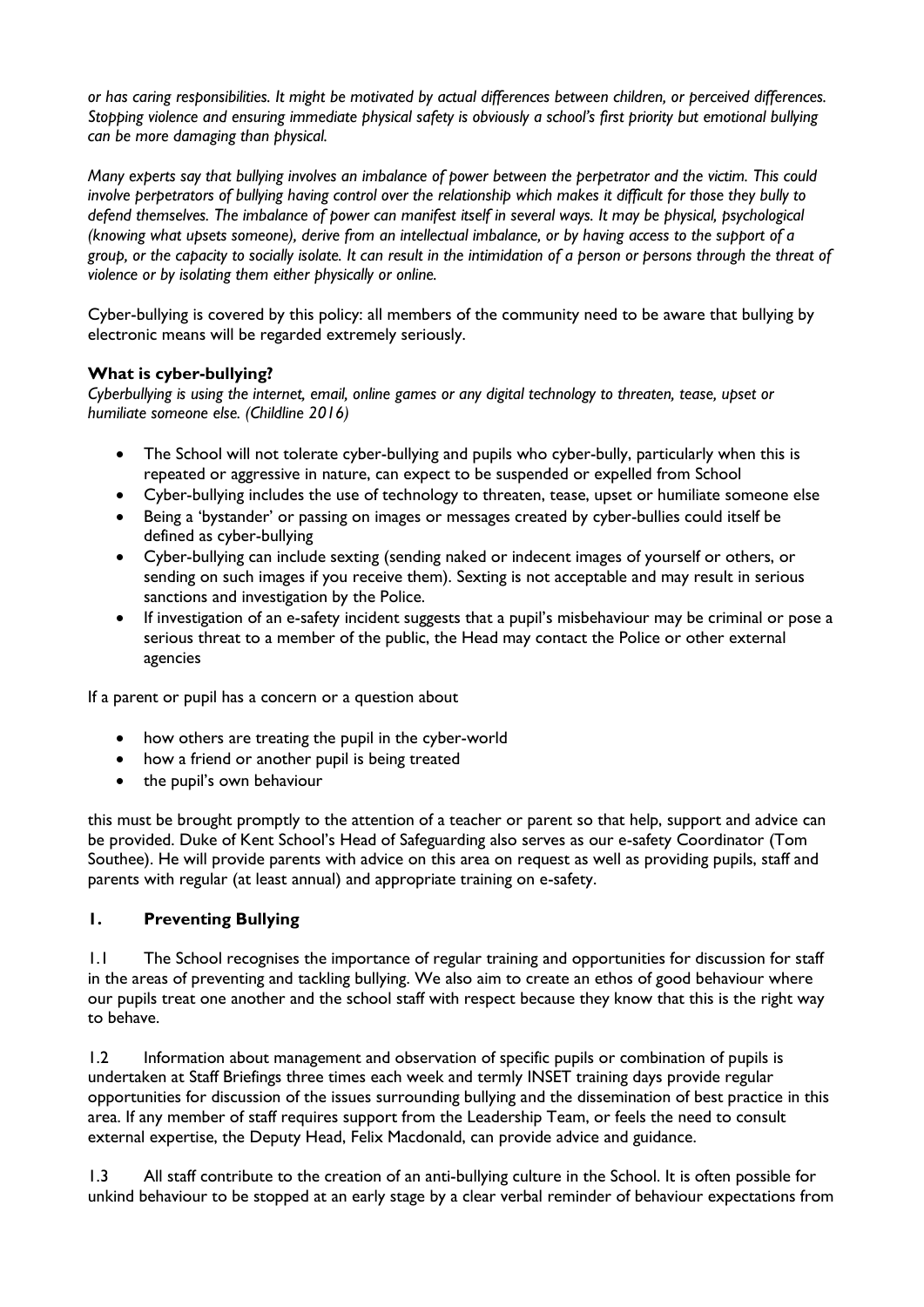a member of staff. Administrative, catering, grounds and cleaning staff are asked to pass to appropriate academic staff any concerns they may have. Leadership, Teaching and Class Support staff are directly involved in the work of prevention. This includes:

- setting a tone, both in lessons and less formal activities, that makes clear to all that bullying behaviour will not be tolerated
- encouraging and expecting excellent behaviour such that all members of the community treat one another with respect and consideration
- educating pupils and staff about bullying and how to prevent and tackle it
- educating all members of the community about the importance of reporting any behaviour about which they are concerned, whether or not they are directly involved, and how they can do this
- being aware that elements such as PSHE, assemblies, projects, literature, stories and drama provide opportunities to focus on the discussion of differences between people and the importance of avoiding prejudice-based language.
- promoting a clear understanding of how the actions of each individual permeate the whole school environment and the importance of staff and older pupils setting a good example to the rest
- fostering an atmosphere in which all members of the School community value diversity and difference to prevent a narrow, exclusive or conformist culture from developing
- building resilience through a range of activities, inside and outside the classroom, such as outward bound and team building courses
- celebrating success to preserve and develop the positive ethos of the School
- gathering information about issues between pupils which might provoke conflict, sharing this information with colleagues and intervening when appropriate to pre-empt incidents where possible
- addressing negative, aggressive or intimidating behaviour in a pupil which might indicate a possibility of becoming involved in bullying behaviour, referring this to Form Teachers who will intervene as necessary
- being alert to any indication that a pupil is experiencing social difficulty and reporting this to Form **Teachers**
- making available the contact number of Childline and raising the profile of this service
- setting up 'buddy' support and engineering social activities and opportunities for pupils who experience social isolation inside or outside the classroom, referring to the Learning Development team for advice on the development of social skills, recognising that pupils with SEND (Special Educational Needs/Disabilities may be vulnerable to bullying and/or may require particular support with social skills) • making use of materials or advice as necessary from expert organisations (e.g. Stonewall)

1.4 Pupils are frequently reminded by staff that bullying and unpleasantness to others are not tolerated at the School and there is regular discussion of issues surrounding bullying, including:

- what bullying is
- what cyber-bullying is
- what to do if they are bullied
- why it is important for the community to prevent and tackle bullying
- what part they can play in preventing bullying

This information is shared in formal contexts such as assemblies and lessons and is discussed in Form Time as well as in School Council and during year group Activity Days with a personal development focus.

1.5 The Senior Leadership Team regularly reviews the anti-bullying strategy and equality policies to ensure that these continue to reflect best practice.

1.6 The School operates a comprehensive filtering system to monitor unacceptable and inappropriate content on the network. The Pupil Code of Conduct and the Acceptable Use Policies set out clearly to pupils their responsibility for their actions online and the ways in which they can protect themselves and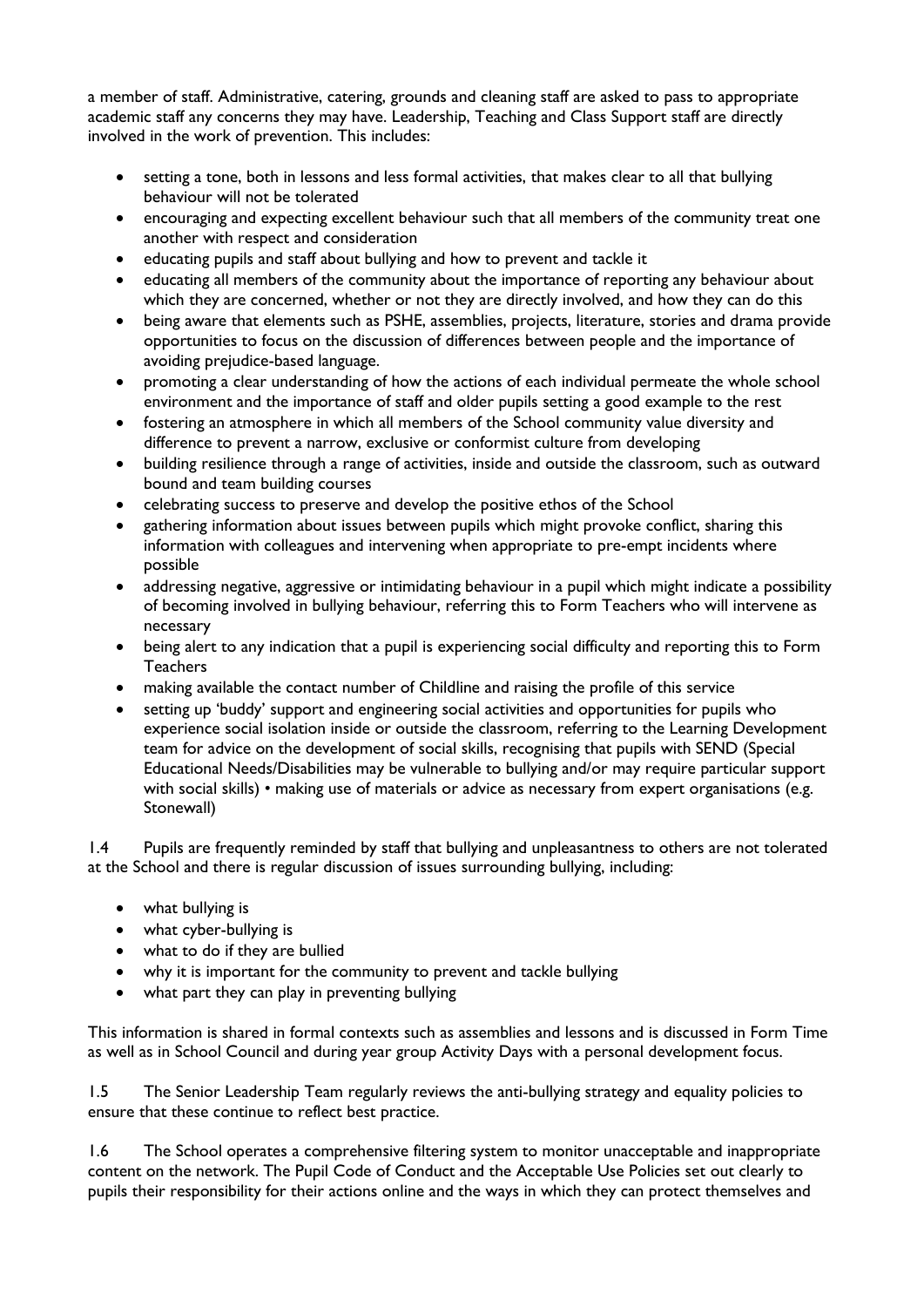others in the digital world. Spot checks on iPads and Chromebooks also monitor pupils' compliance with the Code of Conduct. All pupils and staff sign an 'Acceptable Use Policy' which makes it clear that any form of cyberbullying is unacceptable.

# **2. Intervention (Advice to Teaching and Support Staff)**

2.1 Staff should treat any report of bullying very seriously. They must refer immediately any reported or suspected case of bullying to the appropriate Section Head. The report should include details of the pupils involved; details of the circumstances, including the location and time, the protagonists and any witnesses should be noted.

2.2 Investigations of reports of bullying will consider the context in which the behaviour has taken place: motivations behind bullying behaviour will be examined in order to determine whether any specific support or intervention for any party is indicated.

2.3 Both the account of the pupil reporting being bullied (or having that report made on his or her behalf) and of the pupil accused of bullying must be carefully logged on the SLT Google docs – bullying, and referred to in Pupil Profiles in iSams.

2.4 There may be occasions when investigation suggests that pupil behaviour, though unpleasant, does not fit the definition given of bullying. In these instances, clear explanation and advice will be provided to the reporting pupil or parent and any necessary steps will be taken to address the unpleasant behaviour. (Where the reported behaviour does not meet the definition of bullying given here, the incident may still be recorded in the Anti-Bullying record as an incidence of 'unpleasantness to others'. This is to enable patterns to be identified and any preventative action necessary to be taken.)

2.5 In a case where bullying has occurred the School's response will be as follows:

- To support the pupil reporting the bullying incident, or on whose behalf the report was made
- To maintain a record of the incident: this is the responsibility of the teacher to whom the incident is reported or who identifies potential bullying. Incidences of bullying will be reported to the DSL and logged on myConcerns. These will also be logged on the SLT bullying log. It is vital that these are completed thoroughly in order to enable the School Leadership Team to have a clear picture of bullying and incidents of unpleasantness to others, to identify any patterns and to evaluate the effectiveness of the School's approach.
- To educate the pupil who has engaged in bullying or unpleasantness to others, for the pupil's own sake as well as for that of the wider community, making clear:
- What exactly was unacceptable about the behaviour
- How the pupil could behave differently on a future occasion to avoid involvement in bullying behaviour
- The impact of the behaviour on the pupil affected
- What support is available
- That this behaviour must not be repeated
- To deter the pupil who has engaged in bullying from repeating this action, using sanctions where appropriate.

The discussion should be calm and dispassionate, with a focus on the impact of the actions of the pupil. The pupil should have an opportunity to discuss the incident from his or her point of view.

In extremely serious or persistent cases, Duke of Kent School will apply the full range of disciplinary measures up to and including exclusion where appropriate to pupils who bully, in order to show clearly that their behaviour is wrong and will not be tolerated. Key actions for the Head of Section to take will include:

 To engage all parties involved in constructive dialogue, where appropriate, and to seek reconciliation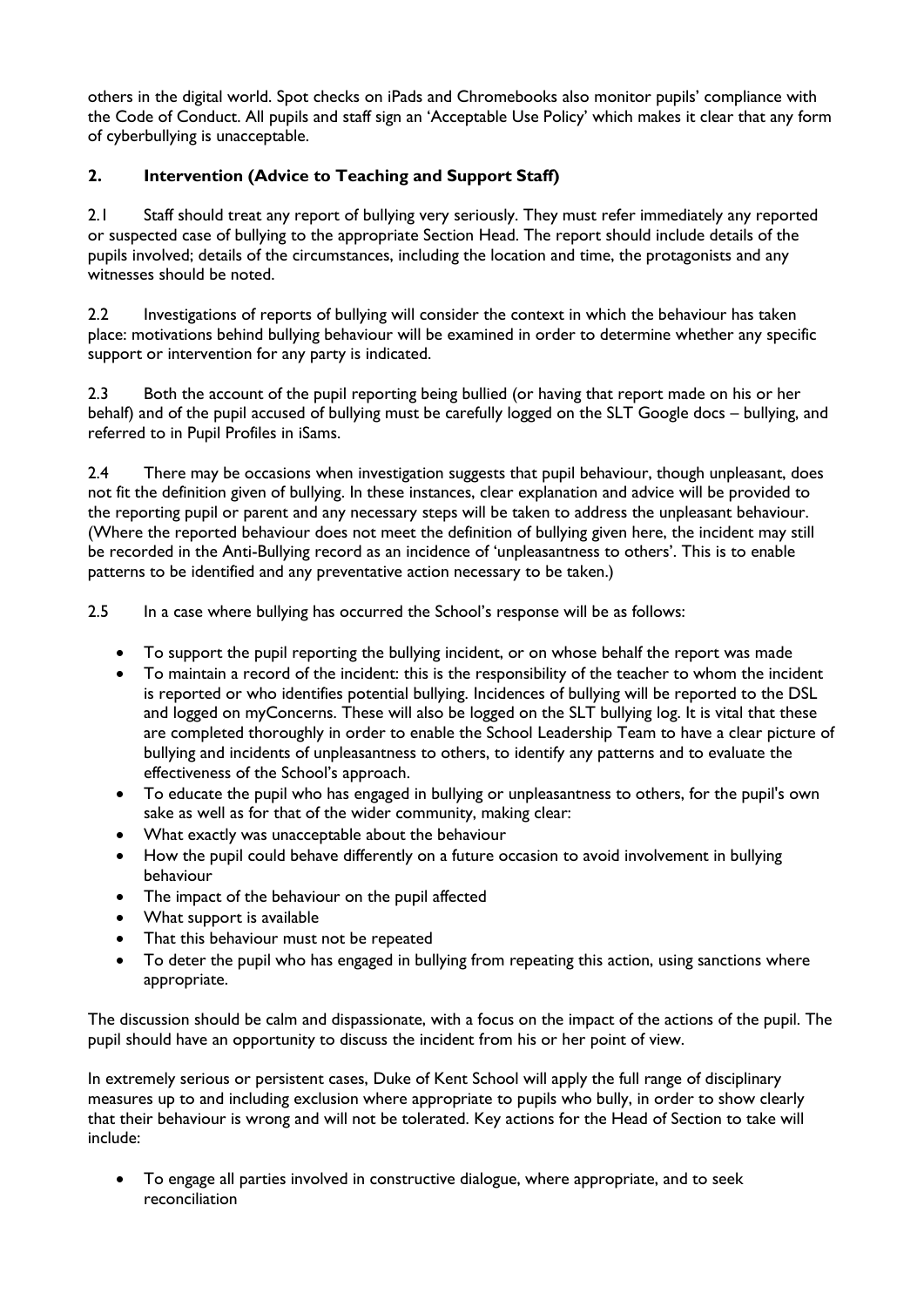- To keep parents informed of actions taken
- To inform colleagues at the next Daily Briefing or earlier if necessary
- To put in place any necessary measures to minimise the likelihood of recurrence
- To monitor the subsequent relationship between the parties involved

2.6 Where bullying outside of School is reported to the School, it will be investigated and appropriate action taken. Disciplining beyond the 'school gate' relates to the School's response to bad behaviour and bullying (including cyber-bullying) which occurs off the School premises and is reported to the School or is witnessed by a member of staff.

Misbehaviour at any time, whether in or out of School that could have repercussions for the safe running of the School, poses a physical or psychological threat to another pupil or member of the public or could adversely affect the reputation of the School may, at the discretion of the Head, be dealt with by the imposing of sanctions described in the Behaviour Policy, including temporary (suspension) and permanent (expulsion) exclusion.

2.7 The Head will also consider whether it is appropriate to inform the Police of the pupil's behaviour. The threshold for informing the Police is that the Head has a reasonable suspicion that a crime has been or may have been committed. In addition the Head will consider whether the behaviour may be linked to the pupil suffering or being likely to suffer significant harm; if this is thought to be the case, the Designated Safeguarding Lead will be notified and School Safeguarding Policy will be followed (see Child Protection below).

## **3. Advice to Pupils about Bullying**

3.1 Understanding Bullying:

#### **Make sure you know what bullying means**:

Bullying is behaviour by a person or group of people, repeated over time, which is meant to hurt someone physically or emotionally. Bullying can take many forms (for instance, cyber-bullying via text messages or the internet), and sometimes happens because someone is different, or thought to be different, from the rest of a group. Often the bully is more powerful in some way than the victim.

- The School will not tolerate bullying and pupils who bully can expect to be suspended or expelled from School.
- Being a 'bystander' or failing to report bullying can also be seen as bullying.
- If investigation of bullying suggests that a pupil's misbehaviour may be criminal or pose a serious threat to a member of the public, the Head may contact the Police or other external agencies.

#### **Make sure you know what cyber-bullying means:**

*Cyberbullying is when someone uses technology (such as the internet or a mobile phone) to bully others. (Childnet International, 2016)* 

- The School will not tolerate cyber-bullying and pupils who cyber-bully, particularly when this is repeated or aggressive in nature, can expect to be suspended or expelled from School
- Being a 'bystander' or passing on images or messages created by cyber-bullies could itself be defined as cyber-bullying.
- If investigation of an e-safety incident suggests that a pupil's misbehaviour may be criminal or pose a serious threat to a member of the public, the Head may contact the Police

When you have a concern or a question about

- how others are treating you in the cyber-world
- how a friend or another pupil is being treated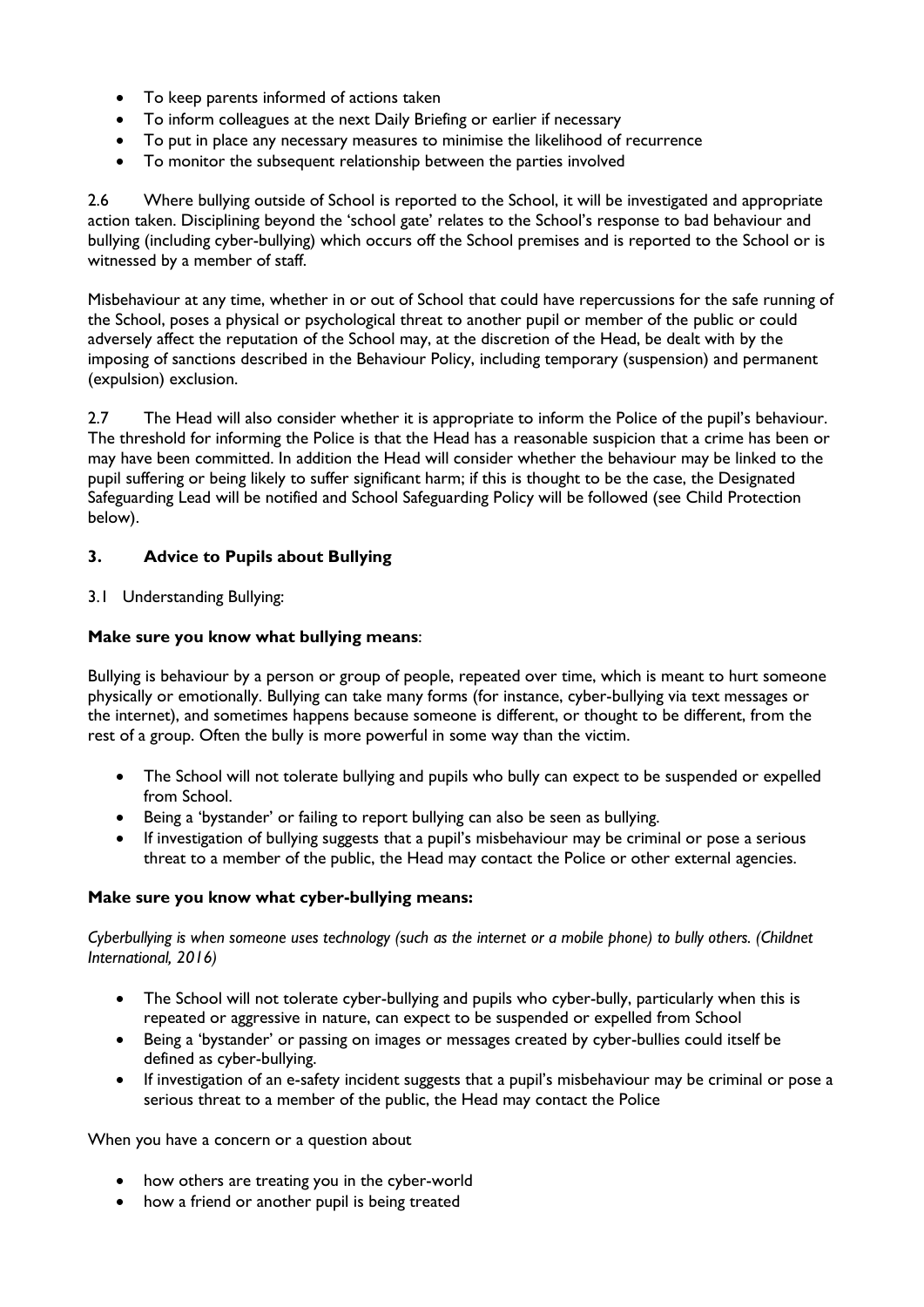your own behaviour

you are expected to bring this promptly to the attention of a teacher or parent so that help, support and advice can be provided.

# **What can I do?**

3.2 At Duke of Kent School we want to do all we can to promote an anti-bullying culture: this means that all of us have to keep working to build a community where people are as unlikely as possible to be bullied. If they or others are bullied, they will be ready to report this behaviour. You have a very important part to play:

- Treat other members of the community with respect and consider their feelings. Your actions and your words have an impact on other people: do your best to make sure this is a positive impact. Remember that every member of our community is equal.
- If you think you are being bullied, tell someone about it: your concerns will be treated seriously.
- If you are not sure, please ask any adult on the staff or tell your parents.
- If you see or become aware that someone is being bullied, in or out of School, please tell a teacher or your parents - urgently. It is very important not to allow bullying to carry on in secret: telling someone what is happening can bring it to an end.
- Remember that 'teasing' or psychological bullying can be just as serious as physical bullying, and can do lasting damage.
- Do not join in with behaviour you know to be unkind, do not laugh when someone is treated badly and do not just ignore it: instead, have the courage to show people who are bullying others what you think of their behaviour.
- If you have been involved in bullying and want to stop or to talk about it with somebody, please do so as soon as possible. Help is available.
- Remember that 'it was only a joke' is never an acceptable excuse for repeated unkindness to another pupil. Be aware that 'cyber-bullying' will be treated just as seriously as bullying that happens face to face.
- **Do all that you can to make the School a happy and safe place, not just for you and your friends, but for everybody.**

## **4. Advice to Parents**

4.1 Duke of Kent School highly values its partnership with parents. Close communication between home and School can enable swift action to be taken when difficulties develop. Should a pupil report an incident or exhibit any unusual behaviour or attitude which causes concern, parents should discuss this with the School immediately so that it can be investigated.

4.2 Parents should be aware that the school does not tolerate bullying and should **immediately contact the Form Teacher by telephone via the School Office** if they believe their child is being bullied or if their child says that bullying is taking place. In the event that a Form Teacher is unavailable, the Head of Section or any member of the Leadership Team should be contacted.

The School will take any such report seriously and will seek to resolve the issue in a way that protects the child and prevents recurrence.

# **5. Child Protection**

5.1 Teaching pupils about bullying is an important strand of the work we do to promote child welfare and safeguard our pupils.

5.2 The Designated Safeguarding Lead (DSL) is informed of any entry to the School's Anti-bullying record. A bullying incident will be treated as a child protection concern when there is reasonable cause to believe that a child is suffering or likely to suffer significant harm.